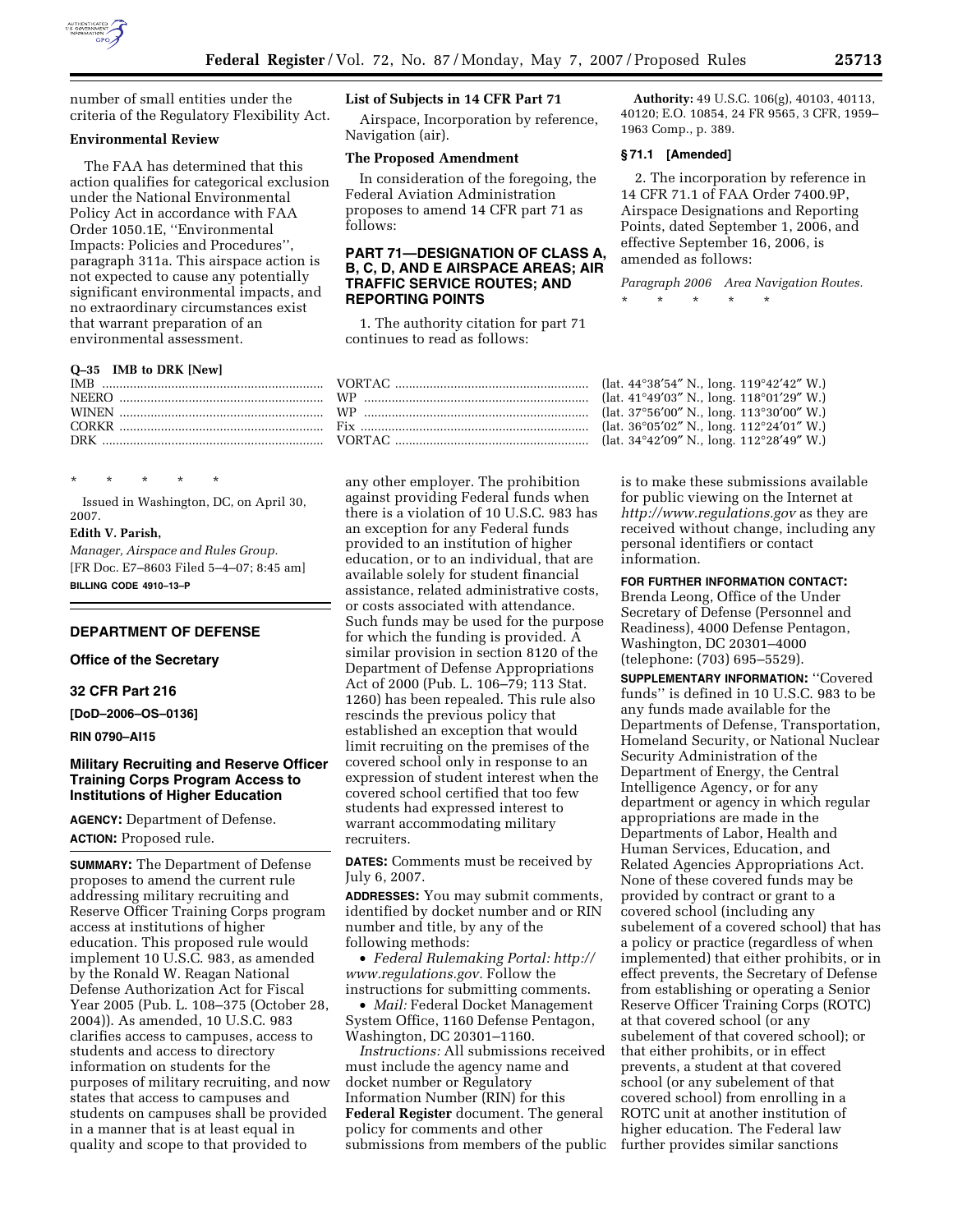against these covered funds being provided to a covered school (or any subelement of a covered school) that has a policy or practice (regardless of when implemented) that either prohibits, or in effect prevents, the Secretary of a Military Department or Secretary of Homeland Security from gaining access to campuses, or access to students (who are 17 years of age or older) on campuses, for purposes of military recruiting, where such policy or practice denies the military recruiter access that is at least equal in quality and scope to the access to campuses and students provided to any other employer; or access to student directory information pertaining to the students' names, addresses, telephone listings, dates and places of birth, levels of education, academic majors, degrees received, and the most recent educational institution enrolled in by the student. The term ''equal in quality and scope'' means the same access to campus and students provided by the school to the nonmilitary recruiter receiving the most favorable access.<sup>1</sup>

As an exception to the above rule, any Federal funding provided to a covered school or to an individual that is available solely for student financial assistance, related administrative costs, or costs associated with attendance, may be used for the purpose for which the funding is provided.

The Department of Defense drafted this proposed rule in consultation with other Federal agencies, including the Departments of Education, Labor, Transportation, Health and Human Services, Homeland Security, Energy, and the Central Intelligence Agency. Agencies affected by this rule will continue to coordinate with other organizations as they implement their provisions.

This proposed rule defines the criteria for determining whether an institution of higher education has a policy or practice prohibiting or preventing the

The Solomon Amendment does not focus on the content of a school's recruiting policy, [but instead on] the result achieved by the policy and compares the 'access \* \* \* provided' military recruiters to that provided other recruiters. Applying the same policy to all recruiters is therefore insufficient to comply with the statute if it results in a greater level of access for other recruiters than for the military. \* \* \*

Not only does the text of the statute support this view, but this interpretation is necessary to give effect to the Solomon Amendment's recent revision.''

Secretary of Defense from maintaining, establishing, or efficiently operating a Senior ROTC unit; or has a policy of denying military recruiting personnel access that is at least equal in quality and scope to the access to campuses and students provided to any other employer, or access to directory information on students. Pursuant to 10 U.S.C. 983 and this proposed rule, institutions of higher education having such policies or practices are ineligible for certain Federal funding.

The criterion of ''efficiently operating a Senior ROTC unit'' refers generally to an expectation that the ROTC Department would be treated on a par with other academic departments; as such, it would not be singled out for unreasonable actions that would impede access to students (and vice versa) or restrict its operations.

This proposed rule also defines the procedures that would be followed in evaluating reports that a covered school has not met requirements defined in this rule. When a component of the Department of Defense (DoD component) believes that policies or practices of an institution of higher education might require such an evaluation, that component is required to confirm the institution's policy in consultation with the institution. If that exchange suggests that the policy or practice could trigger a denial of funding, as required by the Act, the supporting facts would be forwarded through Department of Defense channels to the decision authority, the Principal Deputy Under Secretary of Defense for Personnel and Readiness (PDUSD(P&R)).

In evaluating whether an institution that provides information in response to a request from a military recruiter for military recruiting purposes would violate the Family Educational Rights and Privacy Act of 1972, as amended, (FERPA; 20 U.S.C. 1232g), the Department of Education has informed the Department of Defense that it will not consider the act of providing responsive student information as required under the Act and this rule as an act that violates FERPA. Institutions must take care, however, to release only that information specifically required under 10 U.S.C. 983 and this proposed rule.

Regarding the opportunity for a student to ''opt-out'' of or object to the release of ''directory information'' under FERPA, the Department of Defense provides the following clarification. If an institution receives a request for student-recruiting information, and that request seeks information that the institution has included in its definition

of ''directory information'' that is releasable under FERPA, and a student has previously requested, in writing, that the ''directory information'' not be disclosed to any third party, the Department of Defense agrees that information for that student will not be provided to the requesting military recruiter or Department of Defense. If an institution declines to provide studentrecruiting information because a student has ''opted-out'' from the institution's policy of disclosing ''directory information'' under FERPA, the Department of Defense will not consider that institution to have denied access under 10 U.S.C. 983. The Department of Defense will honor only those student ''opt-outs'' from the disclosure of directory information that are evenhandedly applied to all prospective employers seeking information for recruiting purposes. In those circumstances where an institution's ''directory information'' definition does not include all of the student-recruiting information required under 10 U.S.C. 983, the Department of Defense will also honor the student's ''opt-out'' decision that was made regarding the release of the institution's ''directory information.''

If an institution does not release all of the requested student-recruiting information as part of its ''directory information'' policy under FERPA (or has a policy of disclosing no ''directory information''), the institution must nevertheless honor the request from a military recruiter for student-recruiting information concerning students who have not ''opted-out'', even if that information would not be available to the public under FERPA. Because this information is requested exclusively for military recruiting, a special opportunity for a student to decline the release of student-recruiting information is not necessary or appropriate.

### **Summary of Rule**

In carrying out their customary activities, DoD components must identify any covered school that, by policy or practice, denies military recruiting personnel access to its campus or access to its students on campus in a manner that is at least equal in quality and scope to access provided to any other employer, in effect denies students permission to participate, or prevents students from participating in recruiting activities, or denies military recruiters access to student-recruiting information. The term ''equal in quality and scope'' means the same access to campus and students provided to the nonmilitary recruiter receiving the most favorable

<sup>1</sup>*Rumsfeld* v. *Forum for Academic and Institutional Rights, Inc.,* 126 S. Ct. 1297 (2006):

<sup>&#</sup>x27;'The statute requires the Secretary of Defense to compare the military's 'access to campuses' and 'access to students' to 'the access to campuses and to students that is provided to *any other employer.'*  (Emphasis add [by Court].) \* \* \*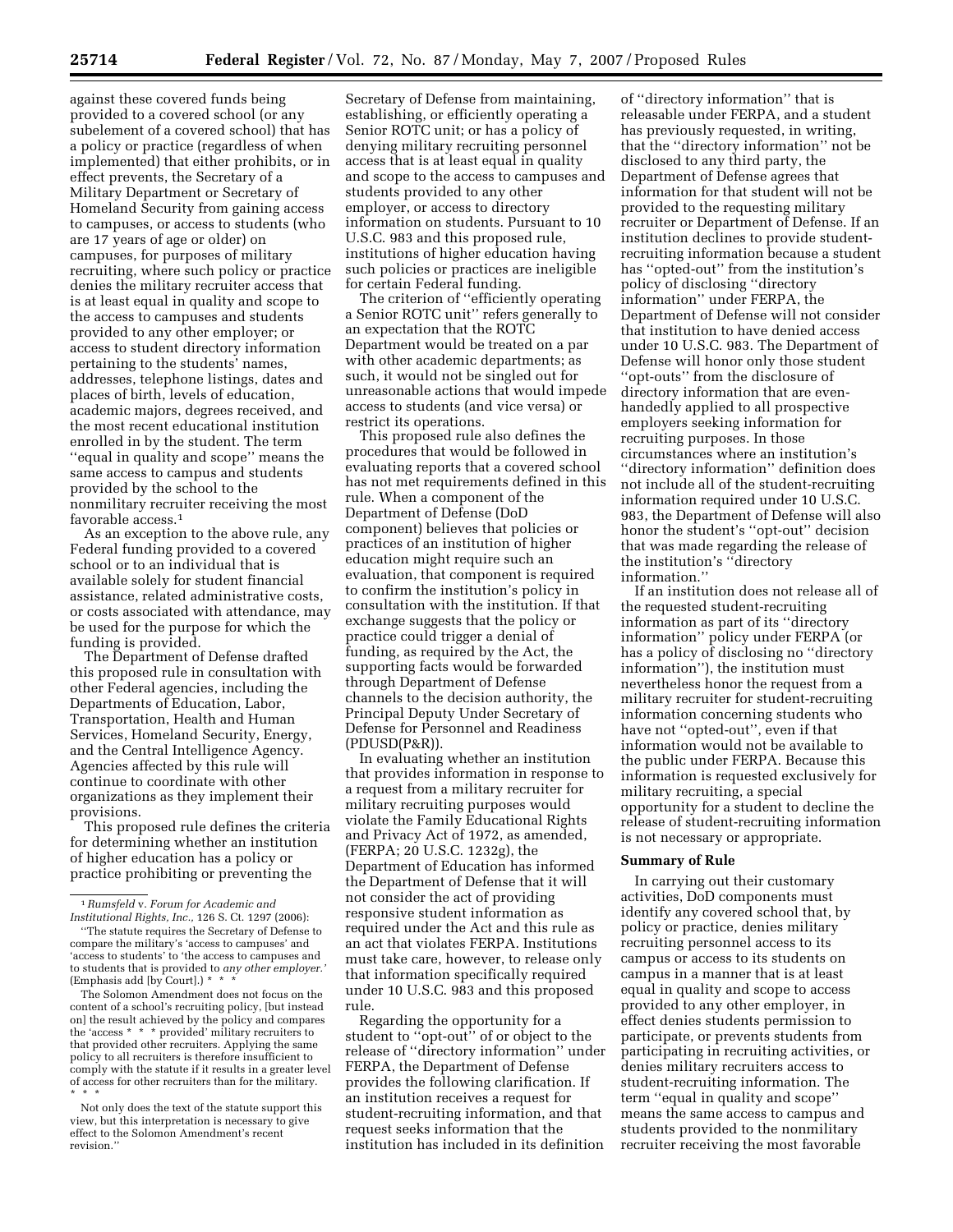access.2 When requests to schedule recruiting visits or to obtain studentrecruiting information are unsuccessful, the DoD component concerned must seek written confirmation of the school's present policy from the head of the covered school through a letter of inquiry, allowing 30 days for response. If written confirmation cannot be obtained, oral policy statements or attempts to obtain such statements from an appropriate official of the school shall be documented. A copy of the documentation shall be provided to the covered school, which shall be informed of its opportunity to forward clarifying comments within 30 days to accompany the DoD component's submission to the PDUSD(P&R). When that 30-day period has elapsed, the DoD component will forward the case for disposition.

Similarly, in carrying out their customary activities, DoD components also must identify any covered school that, by policy or practice, denies establishment, maintenance, or efficient operation of a unit of the Senior ROTC, or denies students permission to participate, or effectively prevents students from participating in a unit of the Senior ROTC at another institution of higher education. The DoD component concerned must seek written confirmation of the school's policy from the head of the covered school through a letter of inquiry, allowing 30 days for response. If written confirmation cannot be obtained, oral policy statements or attempts to obtain such statements from an appropriate official of the school shall be documented. A copy of the documentation shall be provided to the covered school, which shall be informed of its opportunity to forward clarifying comments within 30 days to accompany the DoD component's submission to the PDUSD(P&R). When that 30-day period has elapsed, the DoD component will forward the case for disposition.

The recommendation of the DoD component then must be reviewed by

The Solomon Amendment does not focus on the content of a school's recruiting policy, [but instead on] the result achieved by the policy and compares the 'access \* \* \* provided' military recruiters to that provided other recruiters. Applying the same policy to all recruiters is therefore insufficient to comply with the statute if it results in a greater level of access for other recruiters than for the military. \* \* \*

Not only does the text of the statute support this view, but this interpretation is necessary to give effect to the Solomon Amendment's recent revision.''

the Secretary of the Military Department concerned, or designee, who shall evaluate responses to the letter of inquiry and other such information obtained in accordance with this part, and submit to the PDUSD(P&R) the names and addresses of covered schools that are believed to be in violation of 10 U.S.C. 983. Full documentation must be furnished to the PDUSD(P&R) for each such covered school, including the school's formal response to the letter of inquiry, documentation of any oral response, or evidence showing that attempts were made to obtain either written confirmation or an oral statement of the school's policies. Under agreement with the Department of Homeland Security, reports of covered schools believed to be in violation of 10 U.S.C. 983 with regard to the Coast Guard when not operating as a Service in the Navy shall be furnished to the PDUSD(P&R) for disposition.

Following any determination by the PDUSD(P&R) that the policies or practices of an institution of higher education require ineligibility for certain Federal funding, as required by the Act, the PDUSD(P&R) shall:

• Disseminate to Federal entities affected by the decision, including the DoD components and the General Services Administration (GSA), and to the Secretary of Education and the head of each other department and agency the funds of which are subject to the determination, the names of the affected institutions. The PDUSD(P&R) also shall notify the Committees on Armed Services of the Senate and the House of Representatives;

• Publish in the **Federal Register**  each such determination, and publish in the **Federal Register** at least once every 6 months a list of all institutions currently determined to be ineligible for contracts and grants by reason of such determinations; and

• Inform the affected institution that its funding eligibility may be restored if the school provides sufficient new information to establish that the basis for the determination no longer exists.

This proposed rule contains procedures under which funding may be restored. Not later than 45 days after receipt of a school's request to restore funding eligibility, the PDUSD(P&R) must determine whether the funding status of the covered school should be changed and notify the applicable school of that determination. Pursuant to that determination, entities of the Federal government affected by the decision, including the DoD components and the GSA, shall be notified of any change in funding status.

#### **Other Matters**

In the event of any determination of ineligibility by the PDUSD(P&R), Federal departments and agencies concerned shall determine what funds provided by grant or contract to the covered school are affected and take appropriate action. As a result of this division of responsibility and the large number of Federal departments and agencies affected, this rule does not detail what specific funds are affected by any determination of ineligibility.

This proposed rule does not affect or cover any Federal funding that is provided to an institution of higher education or to an individual, to be available solely for student financial assistance, related administrative costs, or costs associated with attendance. This includes, but is not limited to, funds under the Federal Supplemental Educational Opportunity Grant Program (Title IV, Part A, Subpart 3 of the Higher Education Act of 1965, as amended), the Federal Work-Study Program (Title IV, Part C), and the Federal Perkins Loan Program (Title IV, Part E), the Federal Pell Grant Program (Title IV, Part A, Subpart 1), the Federal Family Education Loan Program (Title IV, Part B), and the William D. Ford Federal Direct Loan Program (Title IV, Part D). The Secretary of Education will provide additional information about the applicability of the rule to other Department of Education programs in communications to the affected communities.

## **Executive Order 12866, ''Regulatory Planning and Review''**

This proposed rule is a significant regulatory action that OMB has approved for publication.

# **Public Law 96–354, ''Regulatory Flexibility Act'' (5 U.S.C. 601)**

The Secretary certifies that these proposed regulations would not have a significant economic impact on a substantial number of small entities since recent history indicates that their provisions are not applicable to the vast majority of institutions of higher education.

## **Unfunded Mandates Reform Act (Sec. 202, Pub. L. 104–4)**

It has been certified that this rule does not contain a Federal mandate that may result in the expenditure by State, local and tribal governments, in aggregate, or by the private sector, of \$100 million or more in any one year.

<sup>2</sup>*Rumsfeld* v. *Forum for Academic and Institutional Rights, Inc.,* 126 S. Ct. 1297 (2006):

<sup>&#</sup>x27;'The statute requires the Secretary of Defense to compare the military's 'access to campuses' and 'access to students' to 'the access to campuses and to students that is provided to *any other employer.*' (Emphasis added [by Court].) \* \* \*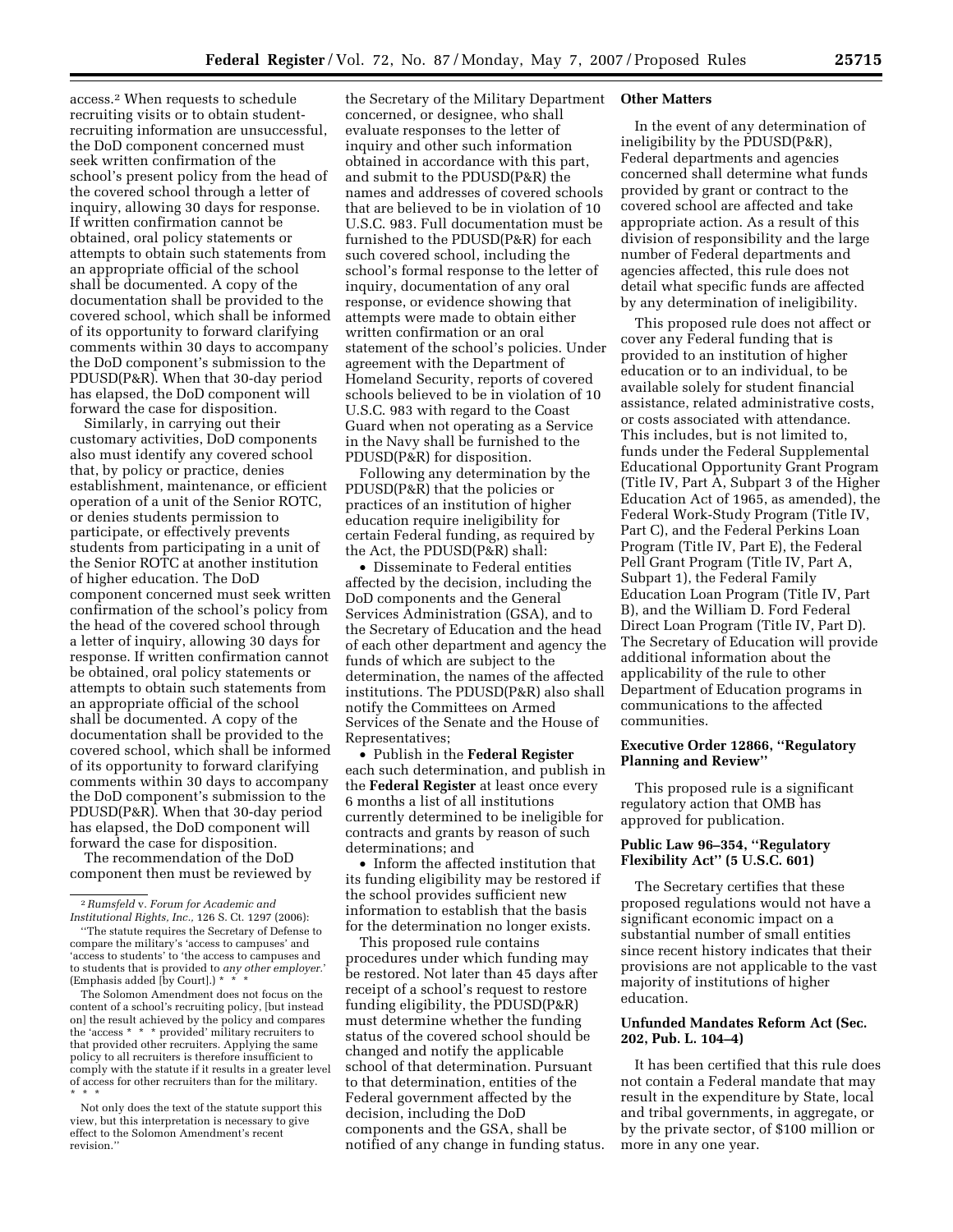## **Public Law 96–354, ''Regulatory Flexibility Act'' (5 U.S.C. 601)**

It has been certified that this rule is not subject to the Regulatory Flexibility Act (5 U.S.C. 601) because it would not, if promulgated, have a significant economic impact on a substantial number of small entities. This rule establishes procedures for on-campus military recruiting and student access to Reserve Officer Training Corps (ROTC) programs in implementation of 10 U.S.C. 983.

## **Public Law 96–511, ''Paperwork Reduction Act'' (44 U.S.C. Chapter 35)**

This proposed rule will not impose any additional reporting or record keeping requirements under the Paperwork Reduction Act.

#### **Executive Order 13132**

It has been certified that this rule does not have federalism implications, as set forth in Executive Order 13132. This rule does not have substantial direct effects on:

(1) The States;

(2) The relationship between the National Government and the States; or

(3) The distribution of power and responsibilities among the various levels of government.

#### **List of Subjects in 32 CFR Part 216**

Armed forces; Colleges and universities.

Accordingly, 32 CFR part 216 is proposed to be revised to reflect the most recent statutory changes and to read as follows:

## **PART 216—MILITARY RECRUITING AND RESERVE OFFICER TRAINING CORPS PROGRAM ACCESS TO INSTITUTIONS OF HIGHER EDUCATION**

Sec.<br>216.1

- 216.1 Purpose.<br>216.2 Applical
- 216.2 Applicability.<br>216.3 Definitions.
- 216.3 Definitions.<br>216.4 Policy.
- 216.4 Policy.<br>216.5 Respor
- Responsibilities.
- 216.6 Information requirements.
- Appendix A of Part 216—Military Recruiting Sample Letter of Inquiry

Appendix B of Part 216—ROTC Sample Letter of Inquiry

**Authority:** 10 U.S.C. 983.

#### **§ 216.1 Purpose.**

This part:

(a) Implements 10 U.S.C. 983.

(b) Updates policy and responsibilities relating to the management of covered schools that have a policy of denying or effectively preventing military recruiting personnel access to their campuses or access to students on their campuses in a manner that is at least equal in quality and scope to the access to campuses and to students provided to any other employer, or access to studentrecruiting information. The term ''equal in quality and scope'' means the same access to campus and students provided to the nonmilitary recruiter receiving the most favorable access.<sup>1</sup>

(c) Updates policy and responsibilities relating to the management of covered schools that have an anti-ROTC policy.

#### **§ 216.2 Applicability.**

This part applies to the Office of the Secretary of Defense, the Military Departments (including the Coast Guard when it is operating as a Military Service in the Navy), the Chairman of the Joint Chiefs of Staff, the Combatant Commands, the Defense Agencies, and the DoD Field Activities (hereafter referred to collectively as ''the DoD components''). This part also applies, by agreement with the Department of Homeland Security (DHS), to the Coast Guard at all times, including when it is a service in the Department of Homeland Security. The policies herein also affect the Departments of Transportation, Homeland Security, Energy (National Nuclear Security Administration), the Central Intelligence Agency, and any department or agency in which regular appropriations are made in the Departments of Labor, Health and Human Services, Education, and Related Agencies Appropriations Act. The term ''Military Services,'' as used herein, refers to the Army, the Navy, the Marine Corps, the Air Force, and the Coast Guard, including their

''The statute requires the Secretary of Defense to compare the military's 'access to campuses' and 'access to students' to 'the access to campuses and to students that is provided to *any other employer.*' (Emphasis added [by Court].) The statute does not call for an inquiry into why or how the 'other employer' secured its access \* \* \* We do not think that the military recruiter has received equal 'access' [when a law firm is permitted on campus to interview students and the military is not] regardless of whether the disparate treatment is attributable to the military's failure to comply with the school's nondiscrimination policy.

The Solomon Amendment does not focus on the content of a school's recruiting policy, [but instead on] the result achieved by the policy and compares the 'access  $* * *$  provided' military recruiters to that provided other recruiters. Applying the same policy to all recruiters is therefore insufficient to comply with the statute if it results in a greater level of access for other recruiters than for the military. \* \* \*

Not only does the text support this view, but this interpretation is necessary to give effect to the Solomon Amendment's recent revision.''

Reserve or National Guard components. The term ''Related Agencies'' as used herein refers to the Armed Forces Retirement Home, the Corporation for National and Community Service, the Corporation for Public Broadcasting, the Federal Mediation and Conciliation Service, the Federal Mine Safety and Health Review Commission, the National Commission on Libraries and Information Science, the National Council on Disability, the National Education Goals Panel, the National Labor Relations Board, the National Mediation Board, the Occupational Safety and Health Review Commission, the Social Security Administration, the Railroad Retirement Board and the United States Institute of Peace.

#### **§ 216.3 Definitions.**

(a) *Anti-ROTC policy.* A policy or practice whereby a covered school prohibits or in effect prevents the Secretary of Defense from maintaining, establishing, or efficiently operating a unit of the Senior ROTC at the covered school, or prohibits or in effect prevents a student at the covered school from enrolling in a Senior ROTC unit at another institution of higher education.

(b) *Covered funds.* "Covered funds" is defined in 10 U.S.C. 983 as any funds made available for the Departments of Defense, Transportation, Homeland Security, or National Nuclear Security Administration of the Department of Energy, the Central Intelligence Agency, or any department or agency in which regular appropriations are made in the Departments of Labor, Health and Human Services, and Education, as well as in Related Agencies Appropriations Act (excluding any Federal funds provided to an institution of higher education, or to an individual, to be available solely for student financial assistance, related administrative costs, or costs associated with attendance).

(c) *Covered school.* An institution of higher education, or a subelement of an institution of higher education, subject to the following clarifications:

(1) A determination (§ 216.5(a)) affecting only a subelement of a parent institution (see § 216.3(f)) effects a limitation on the use of funds (§ 216.4(a)) applicable to the parent institution as a whole, including the institution's offending subelement and all of its subelements, if any.

(2) When an individual institution of higher education that is part of a single university system (e.g., University of (State) at (City)—a part of that state's university system) has a policy or practice that prohibits, or in effect prevents, access to campuses or access to students on campuses in a manner

<sup>1</sup>*Rumsfeld* v. *Forum for Academic and Institutional Rights, Inc.,* 126 S. Ct. 1297, 1305 (2006):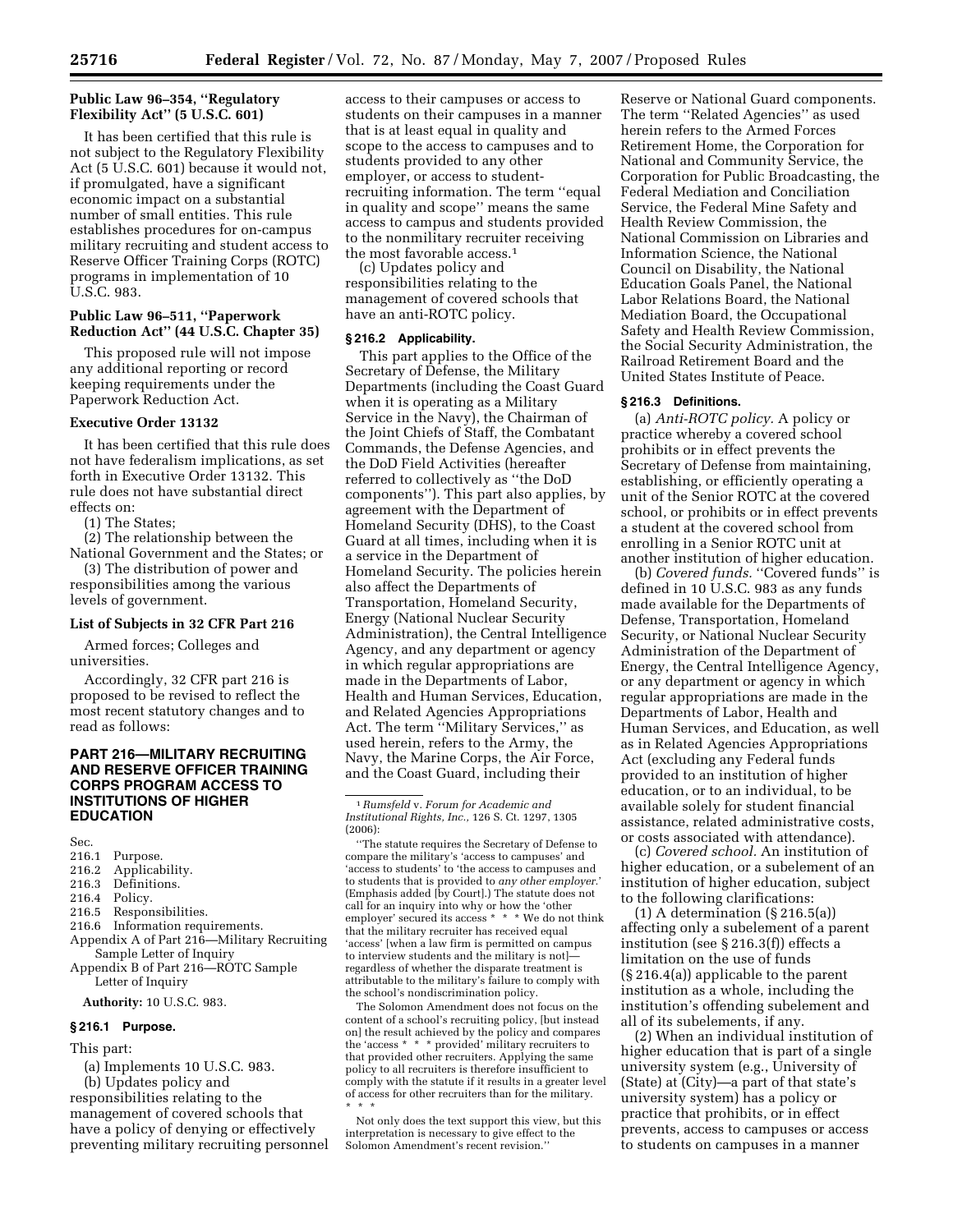that is at least equal in quality and scope to the access to its campus and students as it provides to any other employer, or access to studentrecruiting information by military recruiters, or has an anti-ROTC policy, as defined in this rule, it is only that individual institution within that university system that is affected by the loss of Federal funds. This limited effect applies even though another campus of the same university system may or may not be affected by a separate determination under § 216.5(a). The funding of a subelement of the offending individual institution of a single university system, if any, will also be withheld as a result of the policies or practices of that offending individual institution.

(d) *Enrolled.* Students are ''enrolled'' when registered for at least one credit hour of academic credit at the covered school during the most recent, current, or next term. Students who are enrolled during the most recent term, but who are no longer attending the institution, are included.

(e) *Equal in quality and scope.* The same access to campus and students on campus provided to the nonmilitary recruiter receiving the most favorable access.2

(f) *Institution of higher education.* A domestic college, university, or other institution (or subelement thereof) providing postsecondary school courses of study, including foreign campuses of such domestic institutions. The term includes junior colleges, community colleges, and institutions providing courses leading to undergraduate and post-graduate degrees. The term does not include entities that operate exclusively outside the United States,

The Solomon Amendment does not focus on the content of a school's recruiting policy, [but instead on] the result achieved by the policy and compares the 'access \* \* \* provided' military recruiters to that provided other recruiters. Applying the same policy to all recruiters is therefore insufficient to comply with the statute if it results in a greater level of access for other recruiters than for the military. \* \* \*

its territories, and possessions. A subelement of an institution of higher education is a discrete (although not necessarily autonomous) organizational entity that may establish policies or practices affecting military recruiting and related actions (e.g., an undergraduate school, a law school, a medical school, other graduate schools, or a national laboratory connected or affiliated with that parent institution). For example, the School of Law of XYZ University is a subelement of its parent institution (XYZ University).

(g) *Military recruiters.* Personnel of DoD whose current assignment or detail is to a recruiting activity of the DoD.

(h) *Pacifism.* Opposition to war or violence, demonstrated by refusal to participate in military service.

(i) *Student.* An individual who is 17 years of age or older and is enrolled at a covered school.

(j) *Student-recruiting information.* For those students currently enrolled, the student's name, address, telephone listing, age (or year of birth), place of birth, level of education (e.g., freshman, sophomore, or degree awarded for a recent graduate), most recent educational institution attended, and current major(s).

#### **§ 216.4 Policy.**

It is DoD policy that:

(a) Under 10 U.S.C. 983, no covered funds may be provided by contract or grant (to include payment on such contracts or grants previously obligated) to a covered school if the Secretary of Defense determines that the covered school:

(1) Has a policy or practice (regardless of when implemented) that either prohibits or in effect prevents the Secretary of Defense or Secretary of Homeland Security from obtaining, for military recruiting purposes, access to campuses or access to students on campuses that is at least equal in quality and scope, as defined in § 216.3(d), to the access to campuses and to students provided to any other employer, or access to directory information on students;

(2) Has failed to disseminate military visit information or alerts at least on par with nonmilitary recruiters since schools offering such services to nonmilitary recruiters must also send e-mails, post notices, etc., on behalf of military recruiters to comply with the Solomon Amendment; 3

(3) Has failed to schedule visits at times requested by military recruiters that coincide with nonmilitary

recruiters' visits to campus if this results in a greater level of access for other recruiters than for the military (e.g., offering non-military recruiters a choice of a variety of dates for on-campus interviews while only offering the military recruiters the final day of interviews), as schools must ensure that their recruiting policies operate such that military recruiters are given access to students at least equal to that provided to any other employer; 4

(4) Has failed to provide military recruiters with a mainstream recruiting location amidst nonmilitary employers to allow unfettered access to interviewees since military recruiters must be given the same access as recruiters who comply with a school's nondiscrimination policy; 5

(5) Has failed to enforce time, place, and manner policies established by the covered school such that the military recruiters experience an inferior or unsafe recruiting climate, as schools must allow military recruiters on campus and must assist them in whatever way the school assists other employers; <sup>6</sup>

(6) Has through policy or practice in effect denied students permission to participate, or has prevented students from participating, in recruiting activities; or

(7) Has an anti-ROTC policy or practice, as defined in this rule, regardless of when implemented.

(b) The limitations established in paragraph (a) of this section shall not apply to a covered school if the Secretary of Defense determines that the covered school:

(1) Has ceased the policies or practices defined in paragraph (a) of this section;

(2) Has a long-standing policy of pacifism (see § 216.3(j)) based on historical religious affiliation;

(3) When not providing requested access to campuses or to students on campus, certifies that all employers are similarly excluded from recruiting on the premises of the covered school, or presents evidence that the degree of access by military recruiters is the same access to campuses or to students on campuses provided to the nonmilitary recruiter receiving the most favorable access; 7

(4) When not providing any studentrecruiting information, certifies that such information is not maintained by the covered school; or that such information already has been provided

<sup>2</sup>*Rumsfeld* v. *Forum for Academic and Institutional Rights, Inc.,* 126 S. Ct. 1297, 1305 (2006):

<sup>&#</sup>x27;'The statute requires the Secretary of Defense to compare the military's 'access to campuses' and 'access to students' to 'the access to campuses and to students that is provided to *any other employer.*' (Emphasis added [by Court].) The statute does not call for an inquiry into why or how the 'other employer' secured its access \* \* \* We do not think that the military recruiter has received equal 'access' [when a law firm is permitted on campus to interview students and the military is not] regardless of whether the disparate treatment is attributable to the military's failure to comply with the school's nondiscrimination policy.

Not only does the text support this view, but this interpretation is necessary to give effect to the Solomon Amendment's recent revision.''

<sup>3</sup>*Rumsfeld* v. *Forum for Academic and Institutional Rights, Inc.,* 126 S. Ct. at 1308.

<sup>4</sup> *Id.* at 1305.

<sup>5</sup> *Id.* at 1306.

<sup>6</sup> *Id.* at 1312.

<sup>7</sup> *Id.* at 1304.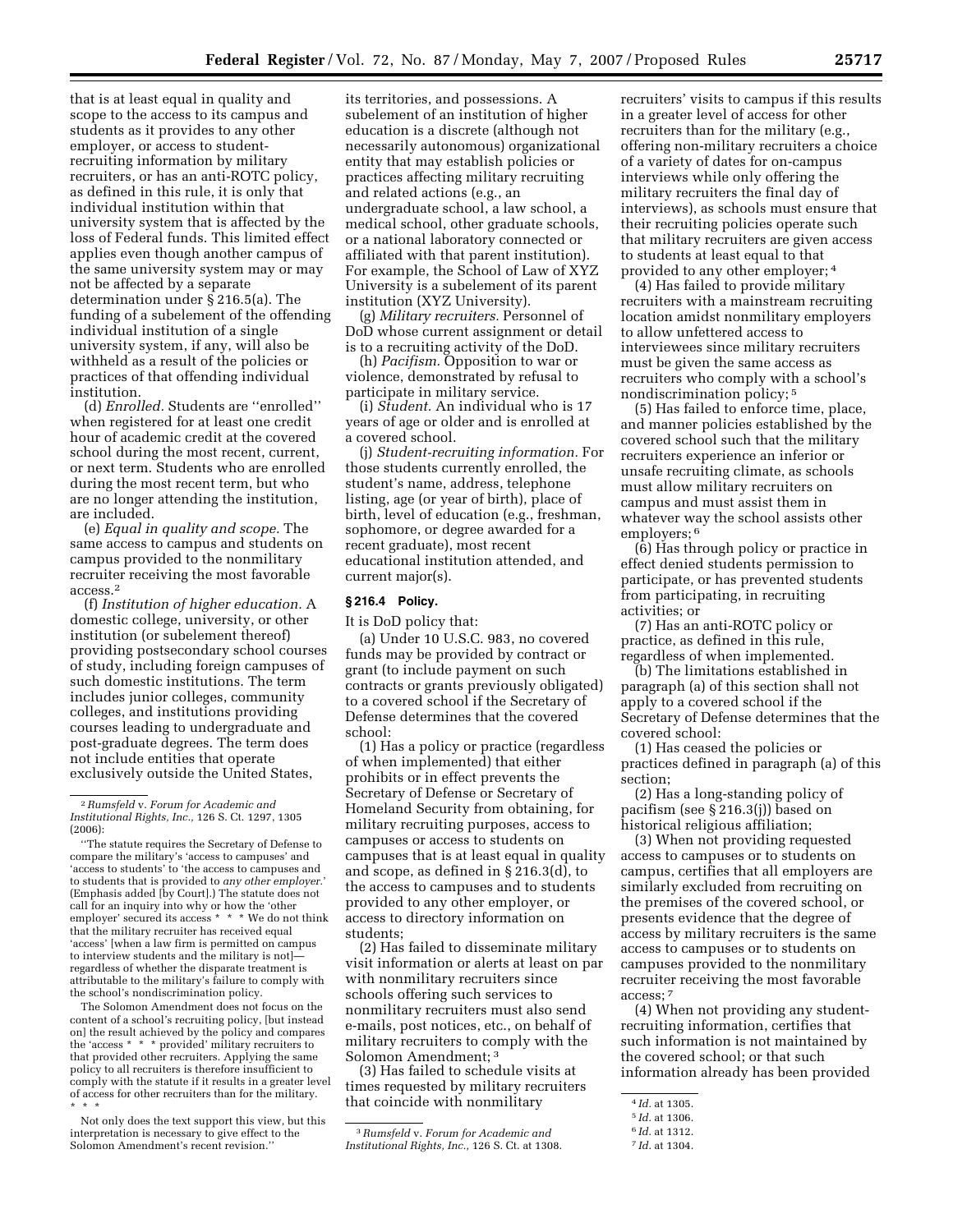to the Military Service concerned for that current semester, trimester, quarter, or other academic term, or within the past four months (for institutions without academic terms);

(5) When not providing studentrecruiting information for a specific student certifies that the student concerned has formally requested, in writing, that the covered school withhold this information from all third parties;

(c) A covered school may charge military recruiters a fee for the costs incurred in providing access to studentrecruiting information when that institution can certify that such charges are the actual costs, provided that such charges are reasonable, customary and identical to fees charged to other employers.

(d) An evaluation to determine whether a covered school maintains a policy or practice covered by paragraphs (a)(1) through (6) of this section shall be undertaken when:

(1) Military recruiting personnel are prohibited, or in effect prevented, from the same access to campuses or access to students on campuses provided to the nonmilitary recruiter receiving the most favorable access, or are denied access to student-recruiting information; 8

(2) Information or alerts on military visits are not distributed at least on par with nonmilitary recruiters since schools offering such services to nonmilitary recruiters must also send e-mails, post notices, etc., on behalf of the military recruiter to comply with the Solomon Amendment; 9

(3) Military recruiters are prohibited from scheduling their visits at requested times that coincide with nonmilitary recruiters' visits to its campus if this results in a greater level of access for other recruiters than for the military as schools must ensure their recruiting policy operates in such a way that military recruiters are given access to students at least equal to that provided to any other employer; 10

(4) Military recruiters do not receive a mainstream recruiting location amidst nonmilitary employers to allow unfettered access to interviewees since military recruiters must be given the same access as recruiters who comply with the school's nondiscrimination policy; 11

(5) The school has failed to enforce time, place, and manner policies established by that school such that military recruiters experience an

inferior or unsafe recruiting climate, as schools must allow military recruiters on campus and must assist them in whatever way the school chooses to assist other employers; 12

(6) Evidence is discovered of an institution-sponsored policy or practice that in effect denied students permission to participate, or prevented students from participating in recruiting activities.

(7) The costs being charged by the school for providing student-recruiting information are believed by the military recruiter to be excessive, and the school does not provide information sufficient to support a conclusion that such are the actual costs, provided that they are reasonable and customary, and are identical to those costs charged to other employers; or

(8) The covered school is unwilling to declare in writing, in response to an inquiry from a representative of a DoD component or a representative from the Department of Homeland Security, that the covered school does not have a policy or practice of prohibiting, or in effect preventing, the Secretary of a Military Department or Secretary of Homeland Security from the same access to campuses or access to students on campuses provided to the nonmilitary recruiter receiving the most favorable access, or access to studentrecruiting information by military recruiters for purposes of military recruiting.

(e) An evaluation to determine whether a covered school has an anti-ROTC policy covered by paragraph (a)(7) of this section shall be undertaken when:

(1) A Secretary of a Military Department or designee cannot obtain permission to establish, maintain, or efficiently operate a unit of the Senior ROTC; or

(2) Absent a Senior ROTC unit at the covered school, students cannot obtain permission from a covered school to participate, or are effectively prevented from participating, in a unit of the Senior ROTC at another institution of higher education.

#### **§ 216.5 Responsibilities.**

(a) The Principal Deputy Under Secretary of Defense for Personnel and Readiness (PDUSD(P&R)), under the Under Secretary of Defense for Personnel and Readiness, shall:

(1) Not later than 45 days after receipt of the information described in paragraphs  $(b)(3)$  and  $(c)(1)$  of this section:

(i) Inform the Office of Naval Research (ONR) and the Director, Defense Finance and Accounting Service that a final determination will be made so that those offices can make appropriate preparations to carry out their responsibilities should a covered school be determined ineligible to receive Federal funds.

(ii) Make a final determination under 10 U.S.C. 983, as implemented by this part, and notify any affected school of that determination and its basis, and that the school is therefore ineligible to receive covered funds as a result of that determination.

(iii) Disseminate to Federal entities affected by the decision, including the DoD components and the General Services Administration (GSA), and to the Secretary of Education and the head of each other department and agency the funds of which are subject to the determination, the names of the affected institutions identified under paragraph  $(a)(1)(ii)$  of this section.

(iv) Notify the Committees on Armed Services of the Senate and the House of Representatives of the affected institutions identified under paragraph (a)(1)(ii) of this section.

(v) Inform the affected school identified under paragraph (a)(1)(ii) of this section that its funding eligibility may be restored if the school provides sufficient new information that the basis for the determination under paragraph (a)(1)(ii) of this section no longer exists.

(2) Not later than 45 days after receipt of a covered school's request to restore its eligibility:

(i) Determine whether the funding status of the covered school should be changed, and notify the applicable school of that determination.

(ii) Notify the parties reflected in paragraphs  $(a)(1)(i)$ ,  $(a)(1)(iii)$ , and  $(a)(1)(iv)$  of this section when a determination of funding ineligibility (paragraph (a)(1)(ii) of this section) has been rescinded.

(3) Publish in the **Federal Register**  each determination of the PDUSD(P&R) that a covered school is ineligible for contracts and grants made under 10 U.S.C. 983, as implemented by this part.

(4) Publish in the **Federal Register**  least once every 6 months a list of covered schools that are ineligible for contracts and grants by reason of a determination of the Secretary of Defense under 10 U.S.C. 983, as implemented by this part.

(5) Enter information into the Excluded Parties List System 13 about

<sup>8</sup> *Id.* at 1304.

<sup>9</sup> *Id.* at 1308.

<sup>10</sup> *Id.* at 1305.

<sup>11</sup> *Id.* at 1306. 12 *Id.* at 1312.

<sup>13</sup>The Excluded Parties List System (EPLS) is the system that the General Services Administration maintains for Executive Branch agencies, with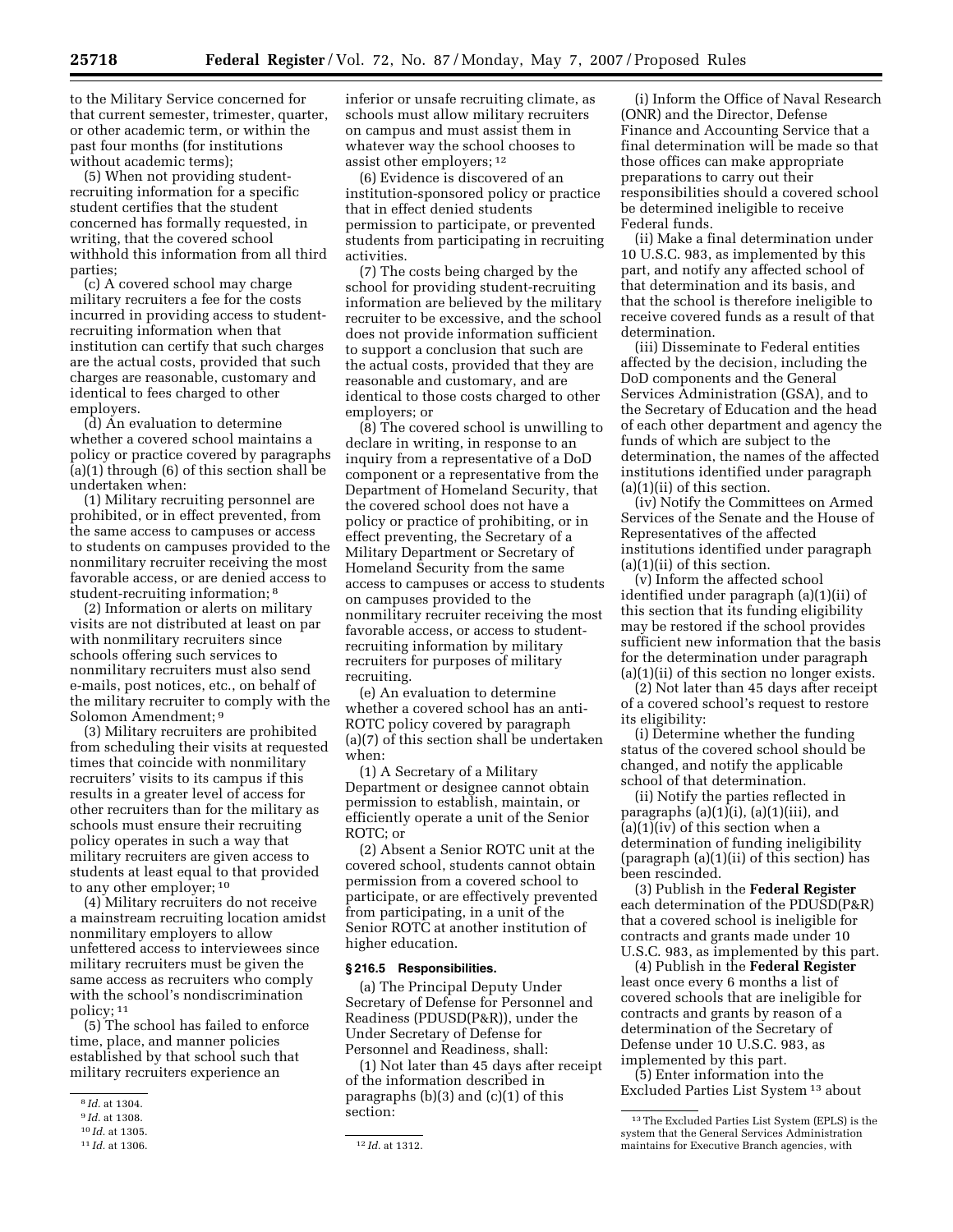each covered school that the PDUSD(P&R) determines to be ineligible for contracts and grants under 10 U.S.C. 983 and/or this part, generally within 5 days of making thedetermination.

(6) Provide ONR with an updated list of the names of institutions identified under paragraph (a)(1)(ii) of this section whenever the list changes due to an institution being added to or dropped from the list, so that ONR can carry out its responsibilities for post-award administration of DoD Components' contracts and grants with institutions of higher education.

(7) Provide the Office of the Deputy Chief Financial Officer, DoD, and the Director, Defense Finance and Accounting Service with an updated list of the names of institutions identified under paragraph (a)(1)(ii) of this section whenever the list changes due to an institution being added or dropped from the list, so that those offices can carry out their responsibilities related to cessation of payments of prior contract and grant obligations to institutions of higher education that are on the list.

(8) Publish in the **Federal Register** the list of names of affected institutions that have changed their policies or practices such that they are determined no longer to be in violation of 10 U.S.C. 983 and this part.

(b) The Secretaries of the Military Departments and the Secretary of Homeland Security shall:

(1) Identify covered schools that, by policy or practice, prohibit, or in effect prevent, the same access to campuses or access to students on campuses provided to the nonmilitary recruiter receiving the most favorable access, or access to student-recruiting information by military recruiters for military recruiting purposes.

(i) When requests by military recruiters to schedule recruiting visits are unsuccessful, the Military Service concerned, and the Office of the Secretary of Homeland Security when the Coast Guard is operating as a service in the Department of Homeland Security, shall seek written confirmation of the school's present policy from the head of the school through a letter of inquiry. A letter similar to that shown in Appendix A of this part shall be used, but it should be tailored to the situation presented. If written confirmation cannot be obtained, oral policy statements or attempts to obtain such statements from an appropriate official of the school

shall be documented. A copy of the documentation shall be provided to the covered school, which shall be informed of its opportunity to forward clarifying comments within 30 days to accompany the submission to the PDUSD(P&R).

(ii) When a request for studentrecruiting information is not fulfilled within a reasonable period, normally 30 days, a letter similar to that shown in Appendix A shall be used to communicate the problem to the school, and the inquiry shall be managed as described in 216.5.(b)(1)(ii). Schools may stipulate that requests for studentrecruiting information be in writing.

(2) Identify covered schools that, by policy or practice, deny establishment, maintenance, or efficient operation of a unit of the Senior ROTC, or deny students permission to participate, or effectively prevent students from participating in a unit of the Senior ROTC at another institution of higher education. The Military Service concerned, and the Office of the Secretary of Homeland Security when the Coast Guard is operating as a service in the Department of Homeland Security, shall seek written confirmation of the school's policy from the head of the school through a letter of inquiry. A letter similar to that shown in Appendix B of this part shall be used, but it should be tailored to the situation presented. If written confirmation cannot be obtained, oral policy statements or attempts to obtain such statements from an appropriate official of the school shall be documented. A copy of the documentation shall be provided to the covered school, which shall be informed of its opportunity to forward clarifying comments within 30 days to accompany the submission to the PDUSD(P&R).

(3) Evaluate responses to the letter of inquiry, and other such evidence obtained in accordance with this part, and submit to the PDUSD(P&R) the names and addresses of covered schools that are believed to be in violation of policies established in § 216.4. Full documentation shall be furnished to the PDUSD(P&R) for each such covered school, including the school's formal response to the letter of inquiry, documentation of any oral response, or evidence showing that attempts were made to obtain either written confirmation or an oral statement of the school's policies.

(c) The Heads of the DoD components and Secretary of Homeland Security shall:

(1) Provide the PDUSD(P&R) with the names and addresses of covered schools identified as a result of evaluation(s) required under § 216.4(d) and (e).

(2) Take immediate action to deny obligations of covered funds to covered schools identified under paragraph (a)(1)(ii) of this section, and to restore eligibility of covered schools identified under paragraph (a)(2) of this section.

## **§ 216.6 Information requirements.**

The information requirements identified at § 216.5(b) and (c)(1) have been assigned Report Control Symbol DD–P&R–(AR)–2038 in accordance with DoD 8910.1–M.14

### **Appendix A of Part 216—Military Recruiting Sample Letter of Inquiry**

(Tailor letter to situation presented)

Dr. John Doe President ABC University Anywhere, USA 12345–9876

#### Dear Dr. Doe:

I understand that military recruiting personnel [have been unable to recruit or have been refused student-recruiting information 15 at (subelement of) ABC University)] by a policy or practice of the school. Specifically, military recruiting personnel have reported [here state policy decisions or practices encountered]. [If preliminary information coming to the attention of a Military Service indicates that other Military Services' recruiting representatives have been similarly informed of the policy or experienced a similar practice affecting their ability for military recruiting purposes to have the access or information require, so state.]

Current Federal law 16 denies the use of certain Federal funds through grants or contracts, to include payment on such contracts or grants previously obligated, (excluding any Federal funding to an institution of higher education, or to an individual, to be available solely for student financial assistance, related administrative costs, or costs associated with attendance) from appropriations of the Departments of Defense, Transportation, Labor, Health and Human Services, Education, and related agencies to institutions of higher education (including any subelements of such institutions) that have a policy or practice of denying military recruiting personnel access to campuses or access to students on campuses, in a manner that is at least equal in quality and scope,17 as it provides to the

14Copies may be obtained at *http://www.dtic.mil/ whs/directives/.* 

 $^{\rm 15}\,$  Student-recruiting information refers to a student's name, address, telephone listing, age (or year of birth), level of education (e.g., freshman, sophomore, or degree awarded for a recent graduate), and major(s).

16 10 U.S.C. 983.

17*Rumsfeld* v. *Forum for Academic and Institutional Rights, Inc.*, 126 S. Ct. 1297 (2006):

''The statute requires the Secretary of Defense to compare the military's 'access to campuses' and 'access to students' to 'the access to campuses and to students that is provided to *any other employer.*' (Emphasis add [by Court].) \*

names and other pertinent information of persons who are debarred, suspended, or otherwise ineligible for Federal procurement and/or covered non-procurement transactions.